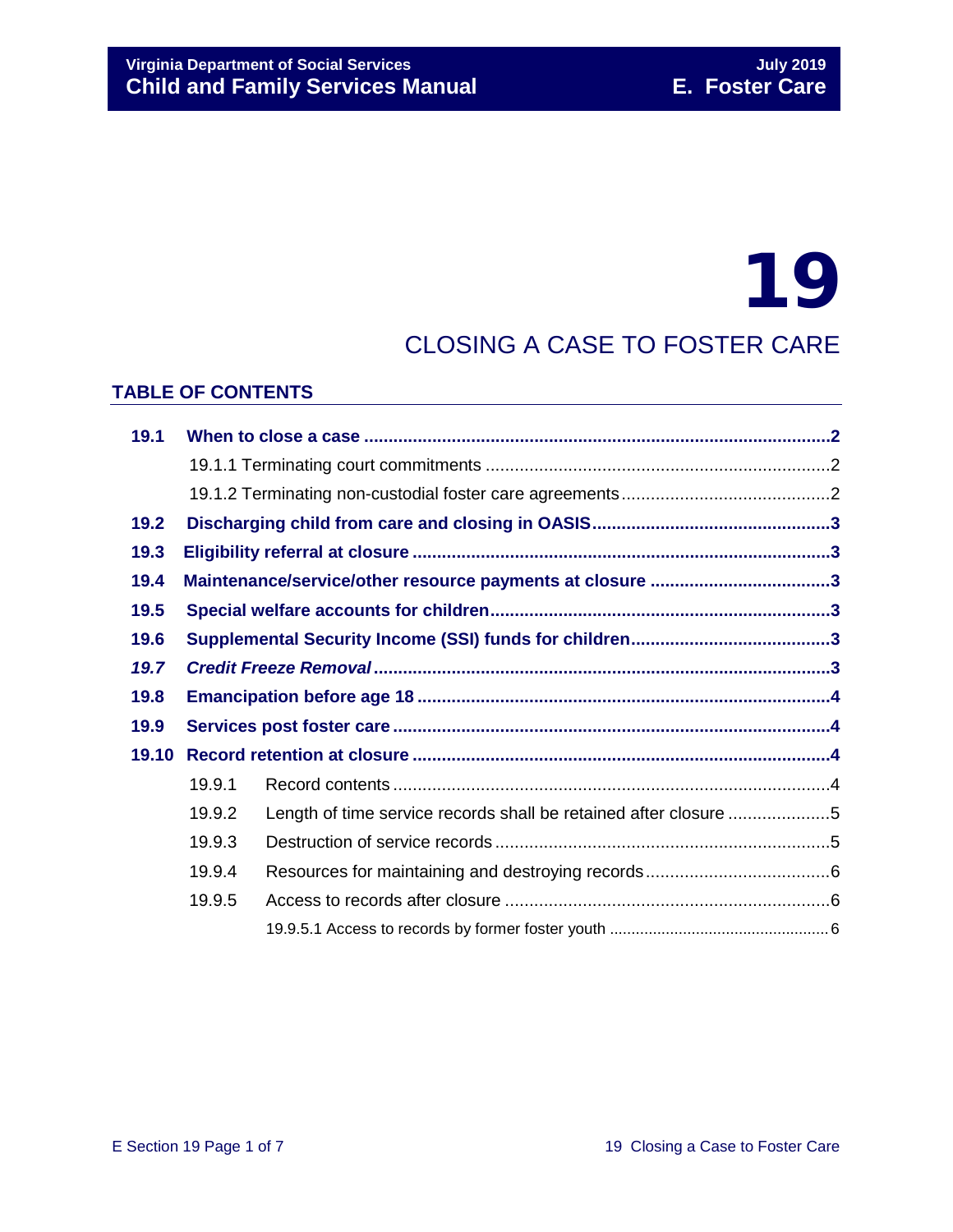# 19 CLOSING A CASE TO FOSTER CARE

# <span id="page-1-0"></span>**19.1 When to close a case**

#### <span id="page-1-1"></span>**19.1.1 Terminating court commitments**

Court commitments are terminated through court order when:

- Parents/prior custodians, relatives, or the local department of social services (LDSS) petition the court requesting termination and the court transfers custody.
- The court terminates custody at the time of a dispositional or other hearing  $(\S$ [16.1-282\)](http://law.lis.virginia.gov/vacode/16.1-282/).

#### <span id="page-1-2"></span>**19.1.2 Terminating non-custodial foster care agreements**

- Non-custodial foster care agreements are terminated at the request of the parent/prior custodian or guardian.
- If the court previously approved the non-custodial foster care agreement, termination of the agreement is not effective until the judge agrees to and documents the termination of the agreement.
- The LDSS may petition the court for custody should the agency disagree with the request for return of the child.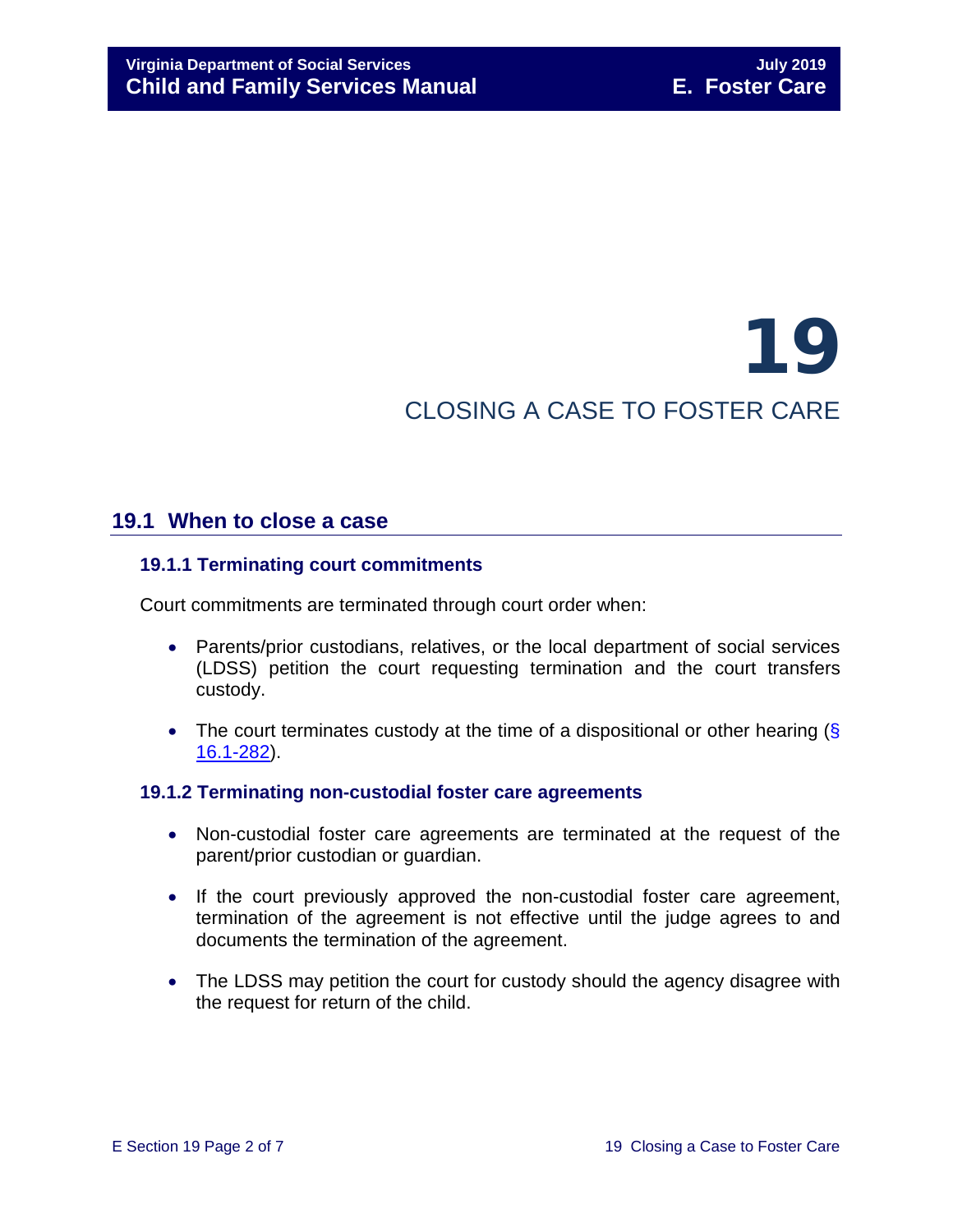# <span id="page-2-0"></span>**19.2 Discharging child from care and closing in OASIS**

The foster care case shall be closed in OASIS **within five (5) business days** after the child leaves the care of the LDSS. Failure to enter this date **within five (5) business days** will lead to an AFCARS error. If the family is still receiving services from the LDSS, the worker will need to change the AFCARS case type from foster care to the appropriate case type.

# <span id="page-2-1"></span>**19.3 Eligibility referral at closure**

The service worker shall notify the eligibility worker immediately in writing that the child is no longer in the care of the LDSS and the date of discharge.

# <span id="page-2-2"></span>**19.4 Maintenance/service/other resource payments at closure**

All maintenance payments shall be terminated by the service worker once the child leaves care. Service payments for services that will not continue after the child returns home shall be terminated. If the child is receiving Social Security, SSI, or other benefits, the worker shall inform the source of the benefits about the change in placement and provide the new address of the child.

# <span id="page-2-3"></span>**19.5 Special welfare accounts for children**

When a child leaves foster care, all funds in the special welfare account received from SSA shall be returned to the Social Security Administration, including SSA/SSI savings, other investments, and interest earned on the funds.

If the child in foster care has remaining unspent funds other than saved SSA/SSI benefits upon leaving custody of the LDSS, they shall be paid to the child or the parent or guardian, in accordance with  $\S$  [63.2-314](http://law.lis.virginia.gov/vacode/63.2-314/) Code of Virginia.

# <span id="page-2-4"></span>**19.6 Supplemental Security Income (SSI) funds for children**

As representative payee, when a child leaves foster care, the LDSS shall inform the local Social Security Administration (SSA) office immediately of the change. It shall return any accumulated SSI funds and interests earned on the funds to SSA. SSA will disperse the accumulated SSI funds to the next payee for the child. All accumulated funds belong to the child.

# <span id="page-2-5"></span>*19.7 Credit Freeze Removal*

*The LDSS shall request the removal of the credit freeze upon*

- *The child's removal from foster care.*
- *The child's request, if the child is 16 years of age or older.*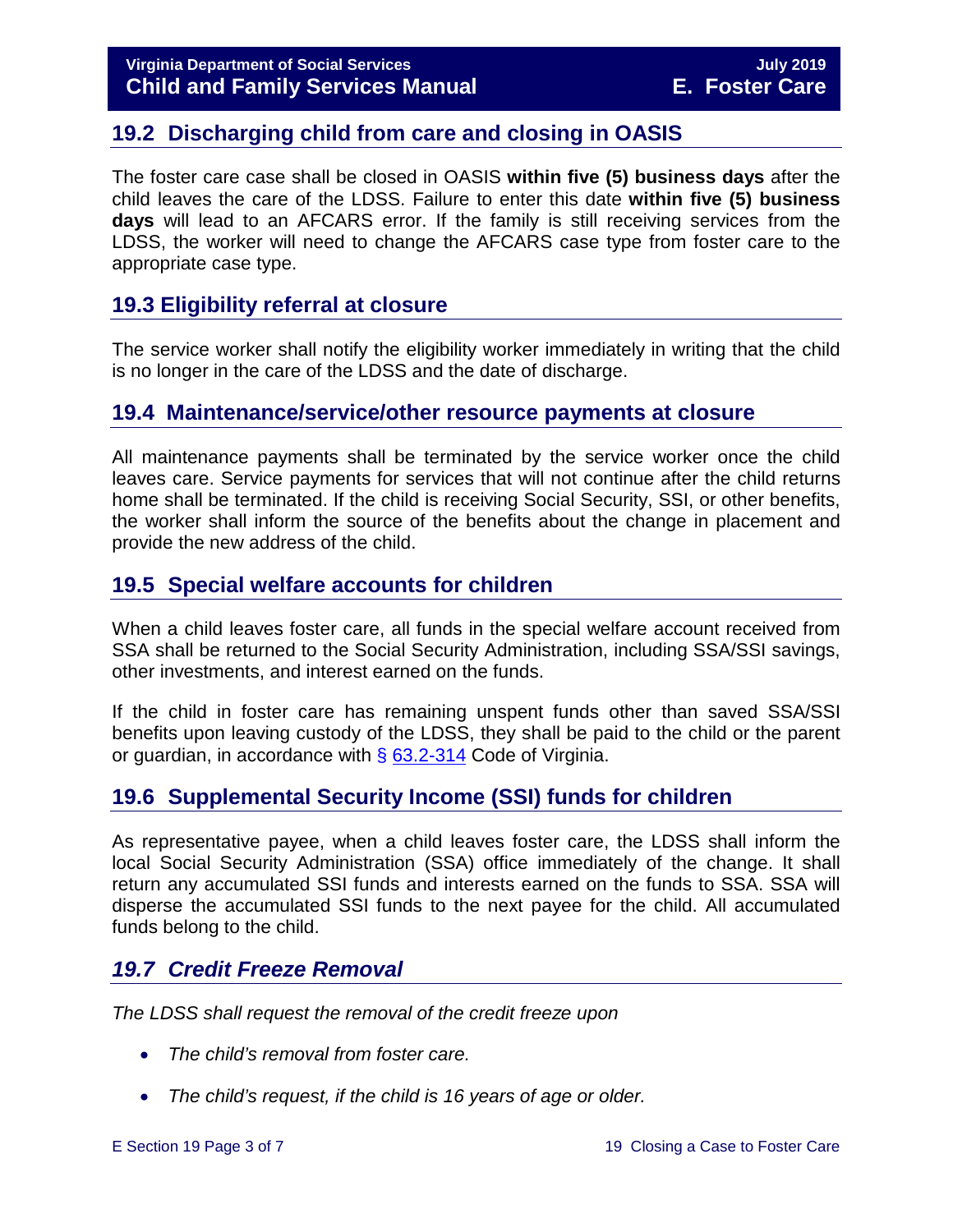• A determination by the LDSS that removal of the credit freeze is in the best *interest of the child.* 

*The PINs assigned by each credit reporting agency (CRA) will be required to lift the credit freeze. These PINs were provided to the service worker when placing the freeze and are in the hard copy of the child's case record. The LDSS shall submit to each CRA via certified mail written credit freeze removal requests and required materials, including the child's PIN, immediately after the child's removal from foster care.*

*Written request forms and documentation requirements vary according to the procedures established by each CRA. Other forms of communication, including telephone and email contacts, may be necessary to initiate a security freeze removal request. For additional information, see Credit Freezes for Children and Youth in Foster Care.* 

*The LDSS shall document credit freeze removal activities in OASIS. Copies of the written security freeze removal request, all CRA confirmation letters and communications, and any other relevant materials shall be maintained in the hard copy of the youth's case file.* 

# <span id="page-3-0"></span>**19.8 Emancipation before age 18**

Youth who are at least age 16 may be legally emancipated prior to age 18 through a court hearing which finds that the youth is married, on active duty in the military, or is capable of self-support and has the parent or guardian's consent  $(\S$  [16.1-331\)](http://law.lis.virginia.gov/vacode/16.1-331/). If a child is emancipated by the court, the foster care episode ends and the case is closed.

# <span id="page-3-1"></span>**19.9 Services post foster care**

Services should be provided to the child and family to prevent the need for the child to return to foster care. For a youth who needs continuing services after emancipation, the service worker should consider services through independent living and/or refer the youth to the appropriate adult services provider.

# <span id="page-3-2"></span>**19.10 Record retention at closure**

#### <span id="page-3-3"></span>**19.10.1 Record contents**

When the foster care paper case record is closed for services, the record shall contain all court orders, assessments, service plans, administrative panel reviews, and a brief closure statement identifying when the case was closed, placement of the child, and child and family adjustment. Pertinent documents including, but not limited to, eligibility determinations, medicals, and educational and social history shall also be retained. Personal items belonging to the child, such as report cards, drawings, and pictures should be given to the child.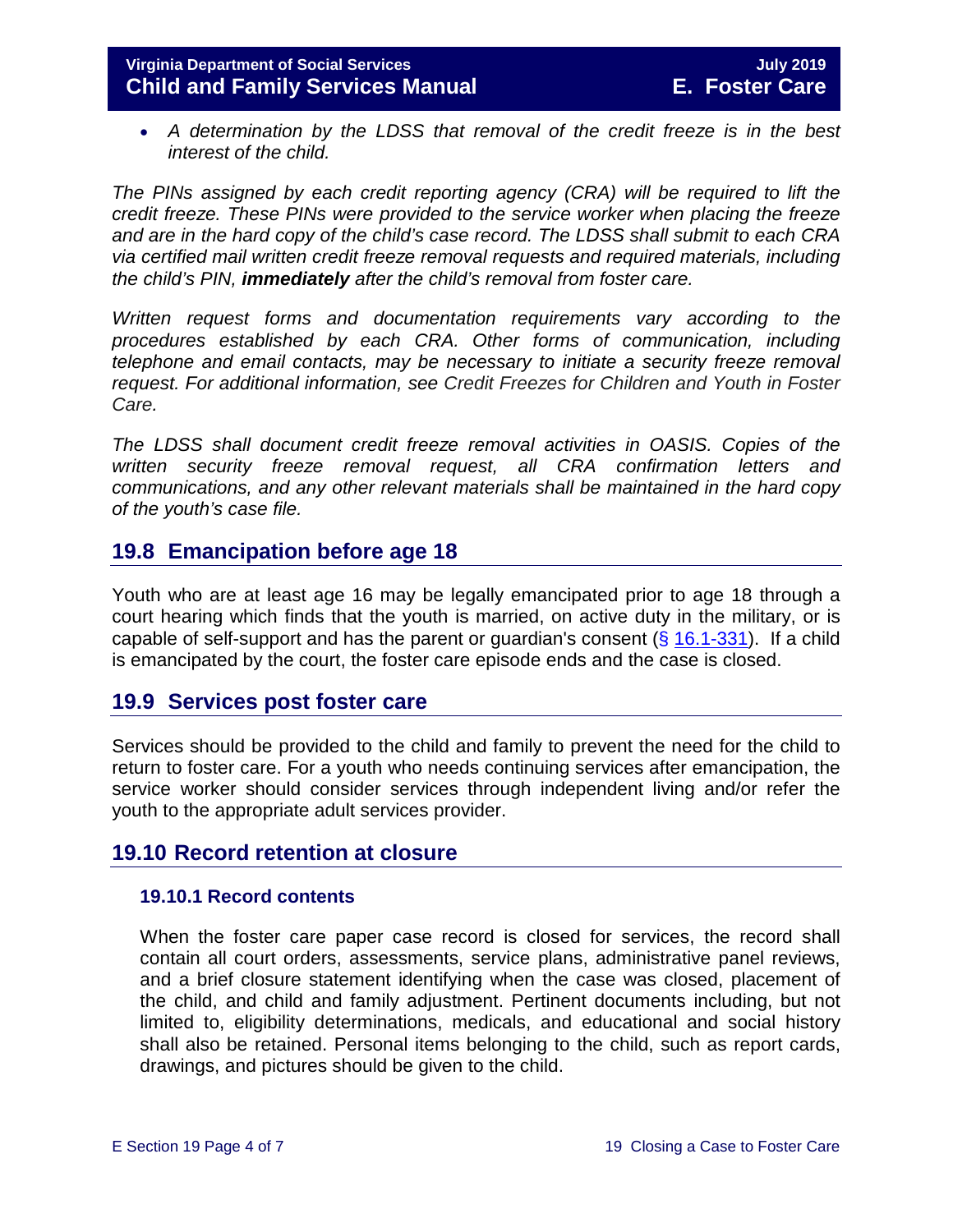When closing a case in OASIS, the final case contact should reflect the case disposition at case closure, a summary of services in place at termination, child and family adjustment, overall case progress, and a summary of the final court hearing.

Workers should follow the OASIS procedures for discharging a child from care and, when applicable, case closure. Closed cases in OASIS remain available as readonly documents and foster care reports may be printed if necessary. It is not necessary to print and store OASIS screens as paper documents in the case record.

## <span id="page-4-0"></span>**19.10.2 Length of time service records shall be retained after closure**

The following social service records for city and county governments shall be retained as described in the chart below. The [retention schedule](http://www.lva.virginia.gov/agencies/records/sched_local/GS-15.pdf) is available online from the Library of Virginia.

| <b>Service Records</b>                                                                                                                                                                                               | <b>Time Retained</b>                                                                                                                                                                                             |
|----------------------------------------------------------------------------------------------------------------------------------------------------------------------------------------------------------------------|------------------------------------------------------------------------------------------------------------------------------------------------------------------------------------------------------------------|
| Services to children in foster care<br>who were never adopted nor<br><b>reunited</b> with their families (SS<br>63.2-904 and 63.2-908)                                                                               | • Retained permanently in the locality.<br>• Records can be transferred to microfilm (17<br>VAC 15-20-10, et. seq.).<br>• See Standards for Microfilming Public<br>Records at the Library of Virginia's website. |
| Services to children in foster care<br>who were reunited with their<br>biological families before<br>reaching majority $(\frac{6}{5} 63.2 - 904)$<br>including children who have<br>custody transferred to relatives | • Retained for one year after the children's<br>21st birthday, then destroyed (see Section<br>19.9.3                                                                                                             |

| <b>Financial/Eligibility Records</b>                                                                    | <b>Time Retained</b>                                                                                                                                      |
|---------------------------------------------------------------------------------------------------------|-----------------------------------------------------------------------------------------------------------------------------------------------------------|
| Children's Services Act, including<br>payment for foster care $(\frac{55}{52}.2)$<br>5206 and 2.2-5208) | Retained for 3 years after last Family<br>Assessment and Planning Team (FAPT) or<br>utilization review, and then destroyed (see<br><b>Section 19.9.3)</b> |
| Title IV-E eligibility including the<br>original financial records (45 CFR<br>1356.71                   | Retained for 3 years after the final IV-E<br>payment, then destroyed (see Section<br>19.9.3)                                                              |

## <span id="page-4-1"></span>**19.10.3Destruction of service records**

Records shall be destroyed only when there are no litigations, audits, or investigation of Freedom of Information Act requests.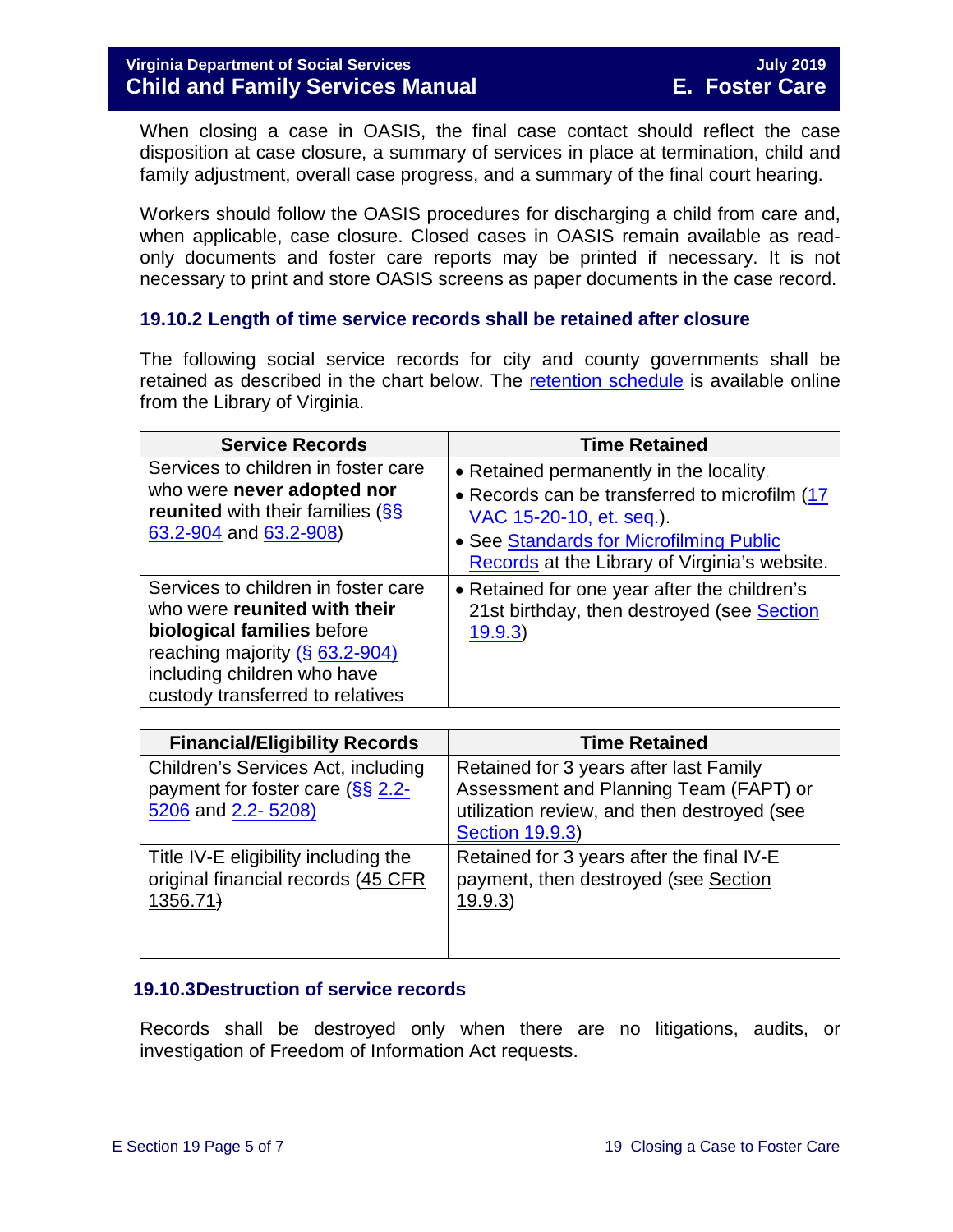Destruction of service records shall be done by shredding, pulping, or burning. "Deletion" of confidential or privacy protected information in computer files or other electronic storage media is not acceptable. Electronic records shall be overwritten, "wiped" clean, or the storage media physically destroyed.

Records shall be destroyed in a timely manner, defined as no later than the end of the fiscal year in which the retention period expired. Any records containing Social Security numbers shall be destroyed within six months of the expiration of the records retention period. A certificate of records destruction shall be completed and approved by the LDSS' designated records officer. After a record is destroyed, the LDSS shall forward the original certificate of records destruction to the Library of Virginia (§ [42.1 -86.1\)](http://law.lis.virginia.gov/vacode/42.1-86.1/).

#### <span id="page-5-0"></span>**19.10.4 Resources for maintaining and destroying records**

Information on the maintenance and destruction of local social service records is found in the Library of Virginia's Archival and Records Management Services Division, [Records Retention and Disposition Schedule,](http://www.lva.virginia.gov/agencies/records/sched_local/GS-15.pdf) General Schedule No. 15 County and Municipal Governments Social Services Records.

The [manual, retention schedules, forms and additional information on records](http://www.lva.virginia.gov/agencies/records/)  [management](http://www.lva.virginia.gov/agencies/records/) is available at the Library of Virginia's website.

For a child who was adopted, see Chapter F. Adoption, *[Section 3.9.2](https://fusion.dss.virginia.gov/Portals/%5Bdfs%5D/Files/Adoption/Guidance/2019/July/section_3_finalizing%20the%20adoption-July%202019.pdf#page=29)*. *At the time the adoption is finalized, materials remaining in the foster care paper case record are disseminated among the adoption file, the adoption assistance case record, and the child's CSA/Title IV-E eligibility record. After the adoption file, adoption assistance case record, and eligibility files are complete, the remaining items should be purged. The adoption file contains only the required items outlined in [Section 3.9.2](https://fusion.dss.virginia.gov/Portals/%5Bdfs%5D/Files/Adoption/Guidance/2019/July/section_3_finalizing%20the%20adoption-July%202019.pdf#page=29) to be maintained by the state. Title IV-E record requirements are outlined in [Section 1.2.5](https://fusion.dss.virginia.gov/Portals/%5Bdfs%5D/Files/Title%20IV-E/Title_IV-E_Foster_Care_Manual_July_2018.pdf#page=14) of Title IV-E Foster Care Guidance.* 

#### <span id="page-5-1"></span>**19.10.5 Access to records after closure**

When an LDSS receives a request for the release of a foster care record, including a request from a former foster youth, the LDSS should consult with legal counsel to assure the response is correct and timely. While foster care records may be exempt under FOIA, the response informing an individual of that determination should be timely. In addition, the agency may need assistance in determining if the individual making the request is an individual with a legitimate interest and what records may be released to them.

## <span id="page-5-2"></span>**19.10.5.1 Access to records by former foster youth**

Any foster care youth who has reached age 18, has not been adopted, and has not had parental rights terminated shall have the right to request and receive information from his or her record, including information about parent(s) or